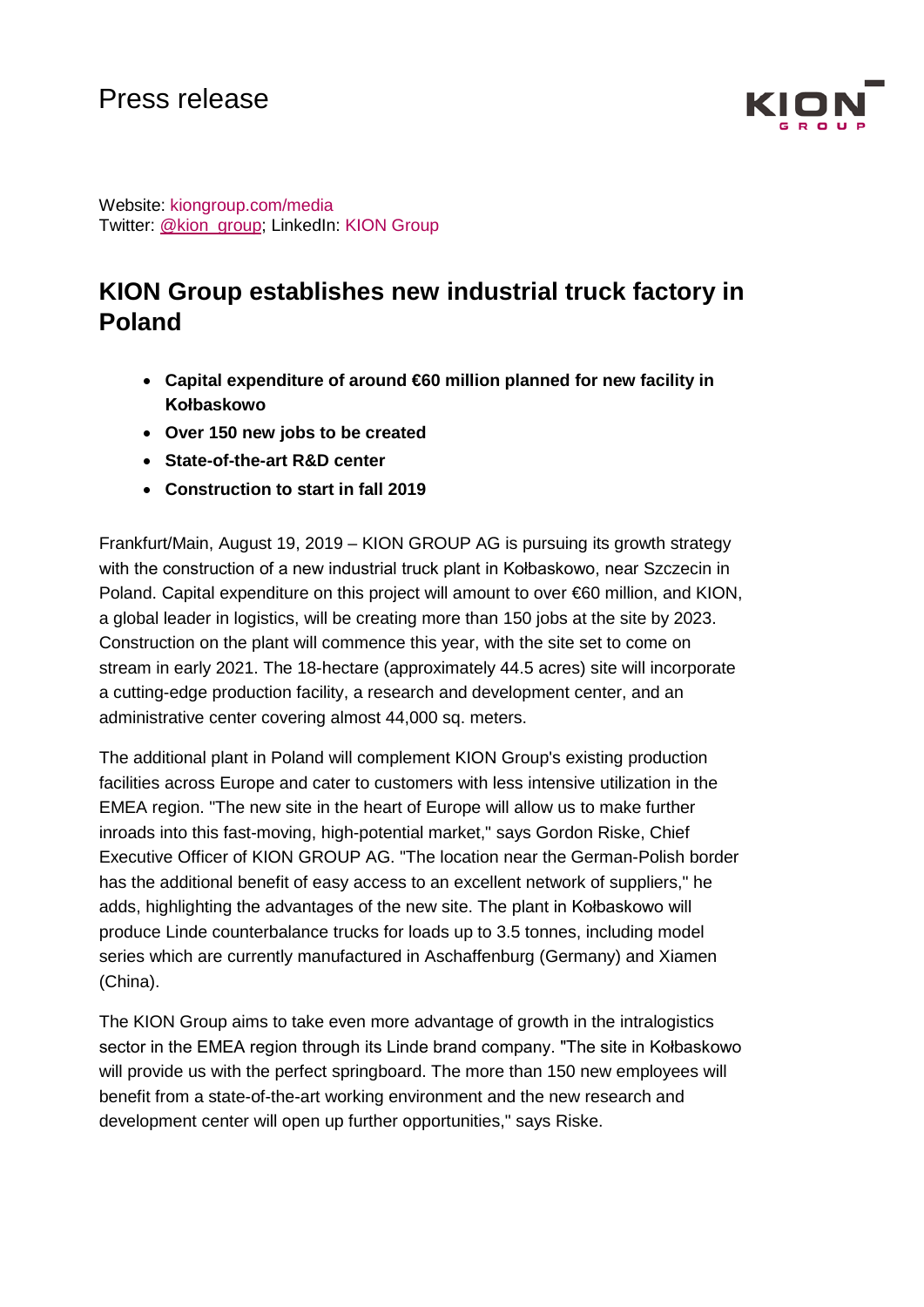

### **The KION Group in Poland**

KION Group brand companies have had a presence in the Polish market for many decades, and KION is one of the country's leading providers of industrial trucks and warehouse technology. More than 29,000 new trucks were ordered in Poland last year, of which almost a third were purchased from KION Group brand companies. A comparison of global new truck orders highlights considerable long-term growth potential in the Polish market. Whereas recent figures show that only 600 new trucks were ordered in Poland per million inhabitants, in the USA it was 750 and in Germany just under 1,200.

The Linde Material Handling Polska Sp. z o.o. and STILL Polska Sp. z o.o. sales outlets focus on providing an all-around service and comprehensive logistics solutions, and are in high demand as business partners for customers looking for innovative industrial trucks. The offering is aimed at large companies and smaller family businesses that value high-quality, innovative and technologically advanced products. STILL also has its European reconditioning center for used trucks in Rokietnica, near [Poznań](https://owc.de/thema/poznan/). Every year, around 2,000 industrial trucks are reconditioned at the 2,500 square meter facility. The KION subsidiary Dematic, a global material handling specialist offering intelligent software and automation solutions for optimizing supply chains, also has a presence through its Dematic Poland Sp. z o.o. branch in [Poznań](https://owc.de/thema/poznan/). The KION Group currently has a workforce of over 800 in Poland, mainly employed in sales and aftersales.

# The Company

The KION Group is a global leader in industrial trucks, related services and supply chain solutions. Across more than 100 countries worldwide, the KION Group designs, builds and supports logistics solutions that optimize material and information flow within factories, warehouses and distribution centers. The Group is the largest manufacturer of industrial trucks in Europe, the second-largest producer of forklifts globally and a leading provider of automation technology.

The KION Group's world-renowned brands are clear industry leaders. Dematic, the newest addition to the KION Group, is a global leader in automated material handling, providing a comprehensive range of intelligent supply chain and automation solutions. The Linde and STILL brands serve the premium industrial truck segment. Baoli focuses on industrial trucks in the economy segment. Among KION's regional industrial truck brand companies, Fenwick is the largest supplier of material handling products in France and OM Voltas is a leading provider of industrial trucks in India.